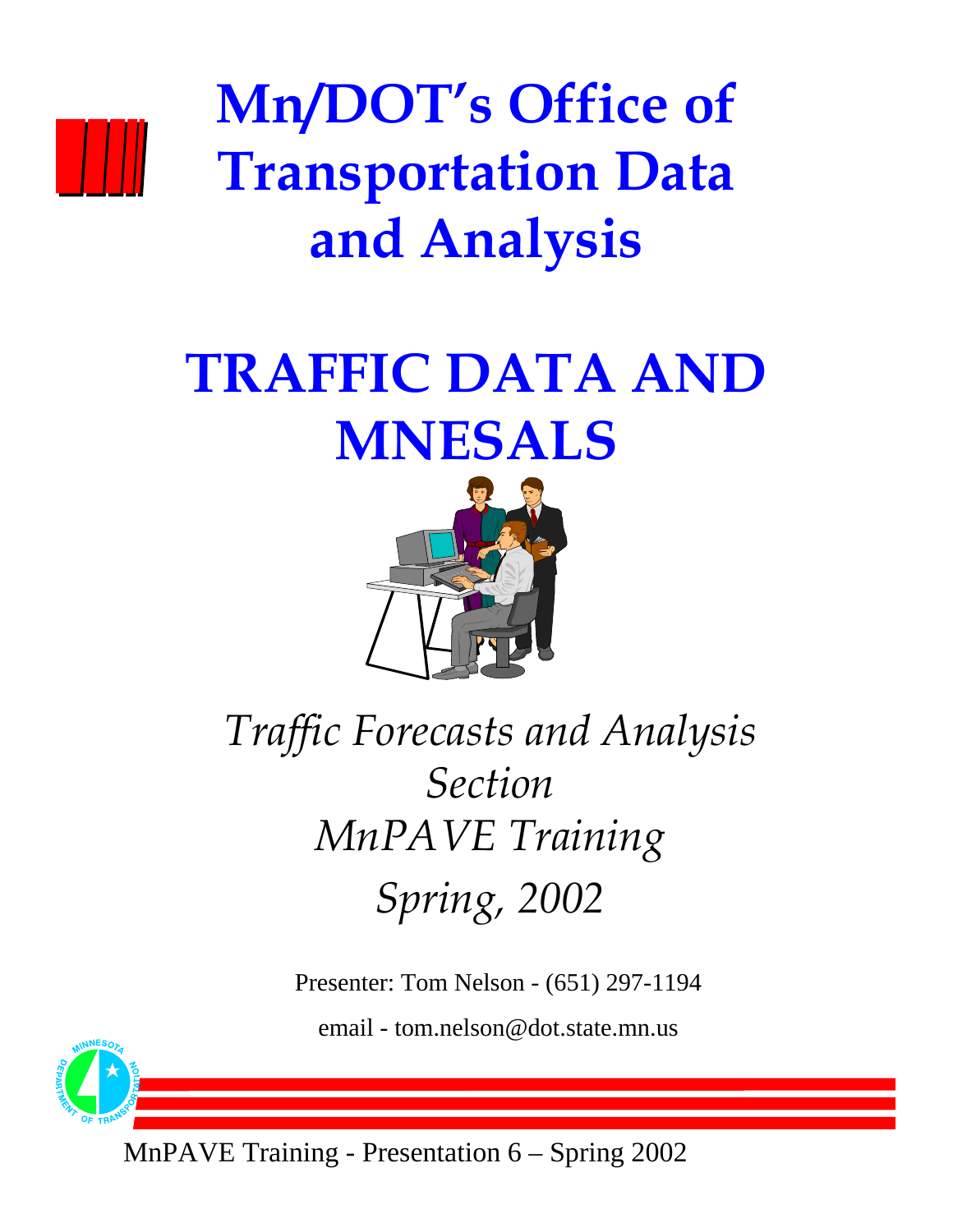## *Traffic Data and ESALs Presentation Outline*

- **Traffic Terminology**
- **Traffic Data Collection**
- **Definition of an ESAL**
- **The MNESAL Program**
- **Producing an ESAL Forecast**
- **MnPAVE Data Requirements** 
	- **Present**
	- **Future**

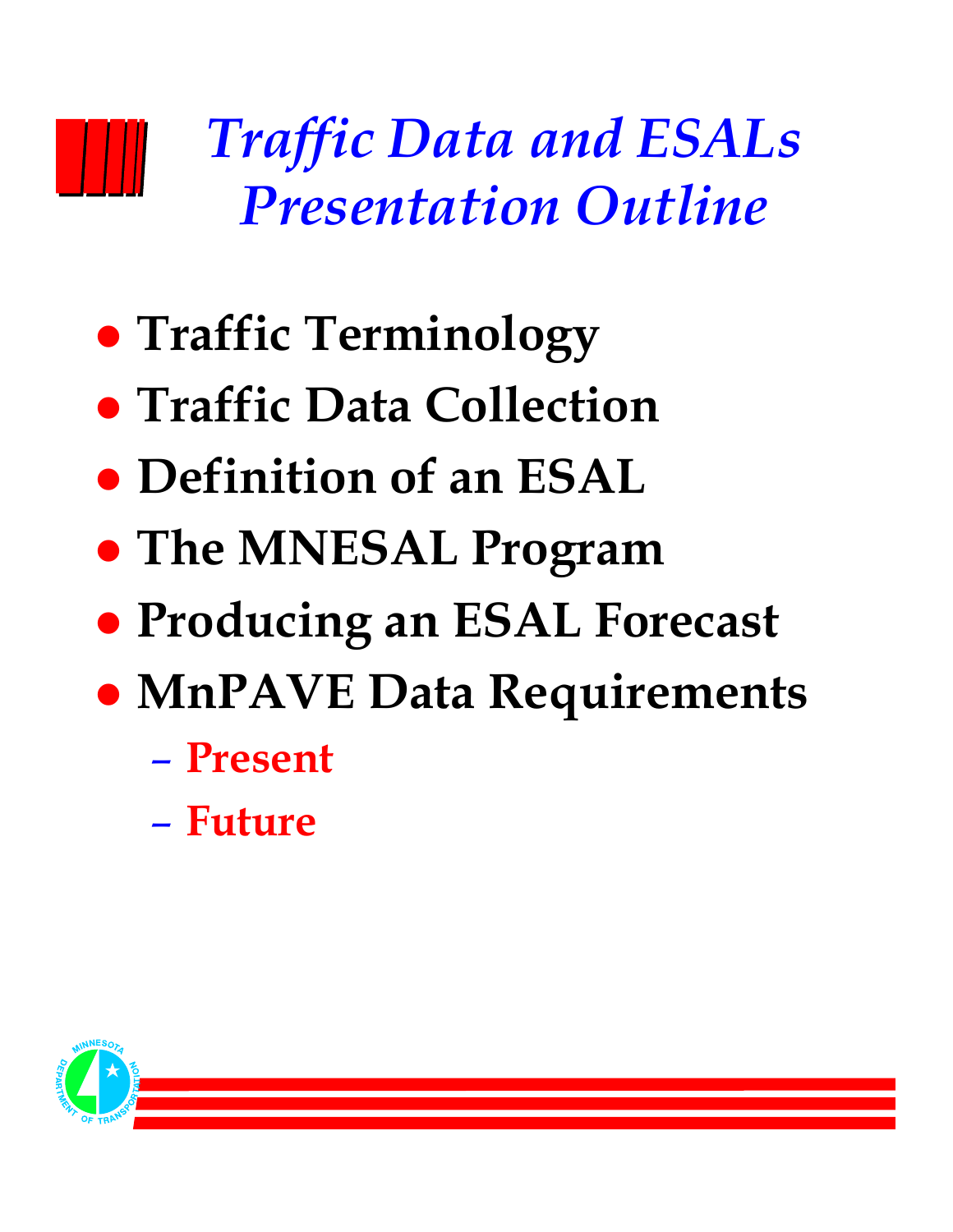# *Traffic Terminology*

- **Annual Average Daily Traffic (AADT)**
- **Heavy Commercial Annual Average Daily Traffic (HCAADT)**
- **Design Lane**
- **Design Hour Volume (DHV)**
- z **Directional Distributional (DD)**
- **Axle Load** 
	- **Single axle**
	- **Tandem**
	- **Tridem and more**
- z **ESAL factor**
	- **An average effect of one vehicle**
	- **Varies with location and commodities**

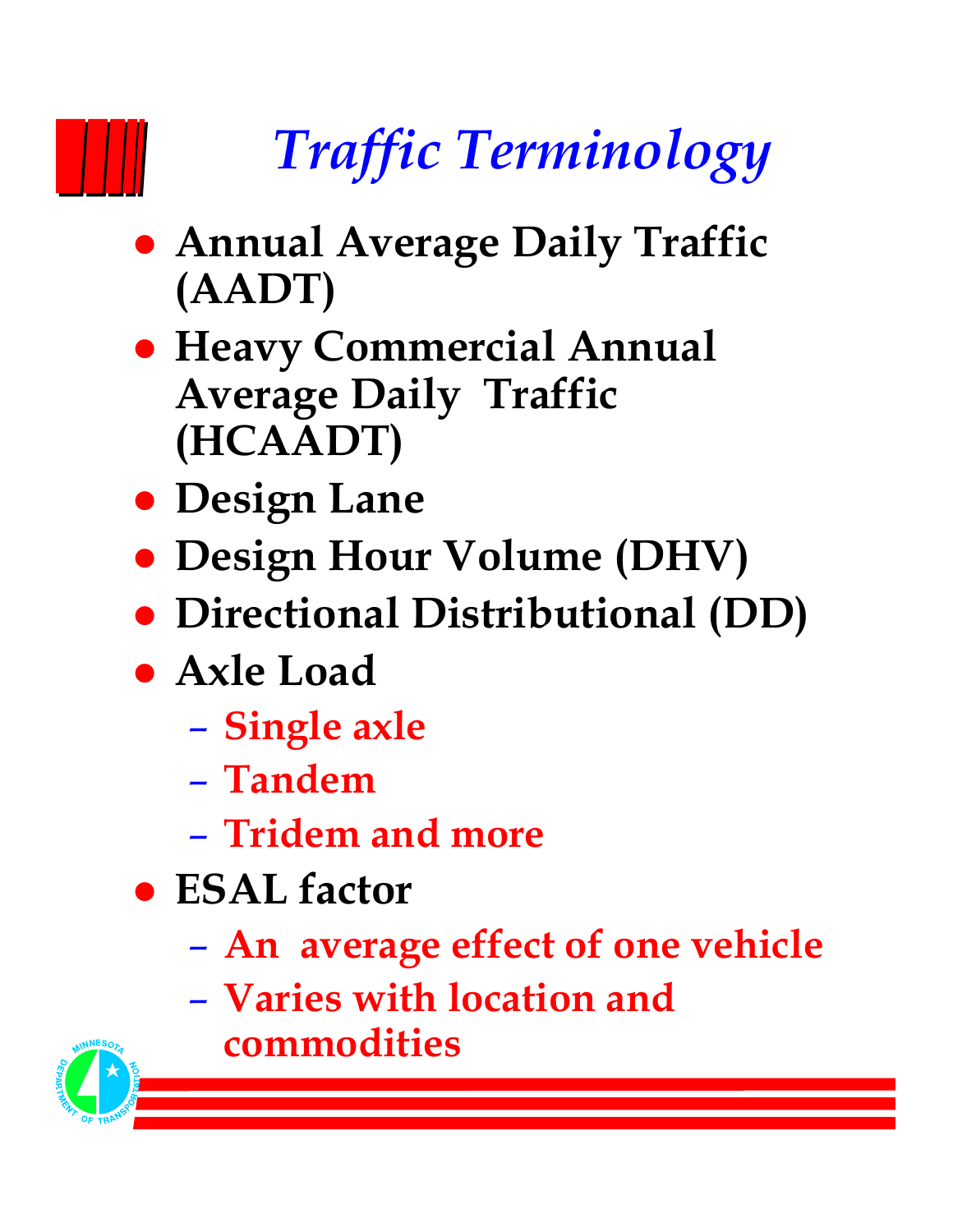## *Data Collection*

- **WEIGH IN MOTION (WIM)** 
	- **MnRoad**
	- **Statewide 26**
- z **AUTOMATIC TRAFFIC RECORDER**
	- **160 statewide**
	- **22 speed sites**
- z **PNEUMATIC TUBES**
	- **AADT (1 tube)**
	- **Vehicle Classification (2 tubes)**

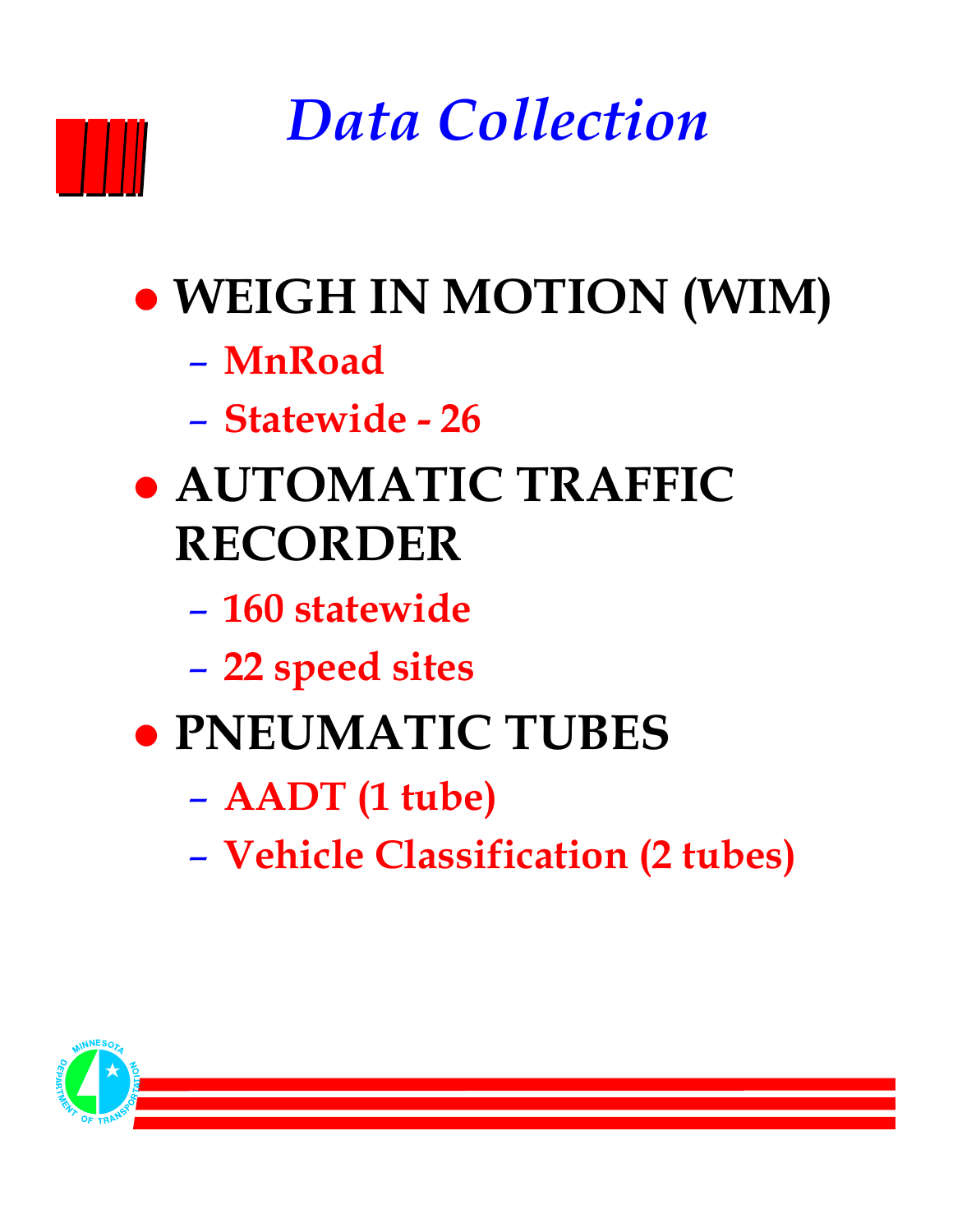



- **ESAL equivalent single axle load**
- z **ESAL one 18-kip single axle load**
- **Relative decrease in ride quality**
- z **ESAL depends on**
	- **Structure**
	- **Terminal serviceability**
- **ESAL and R value determine structural design**
- $\bullet$  **ESAL used in MnPAVE**

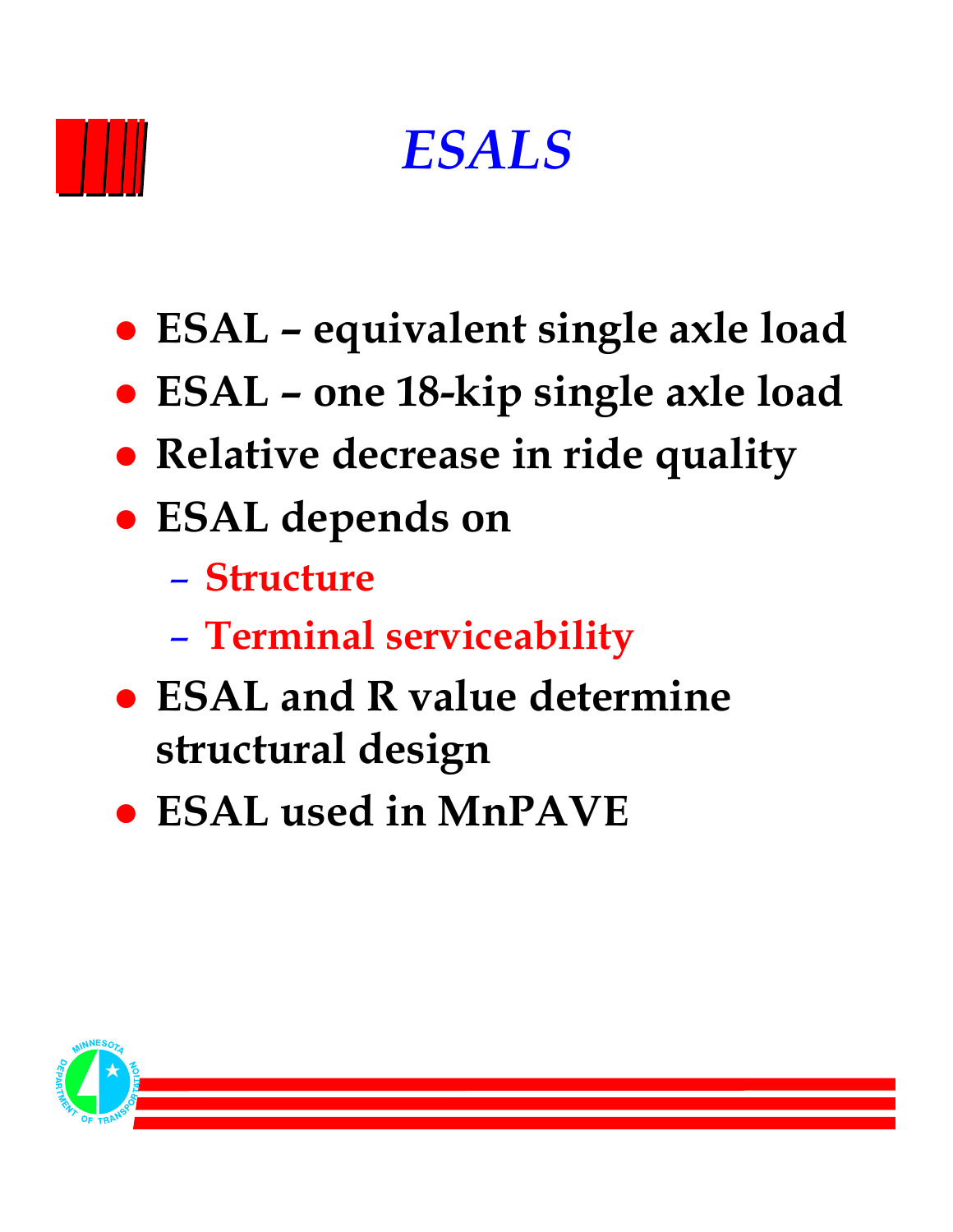

*MNESALS Program*

- Excel spreadsheet
- Designed to calculate ESALs
- Standardization of methods
- Documentation

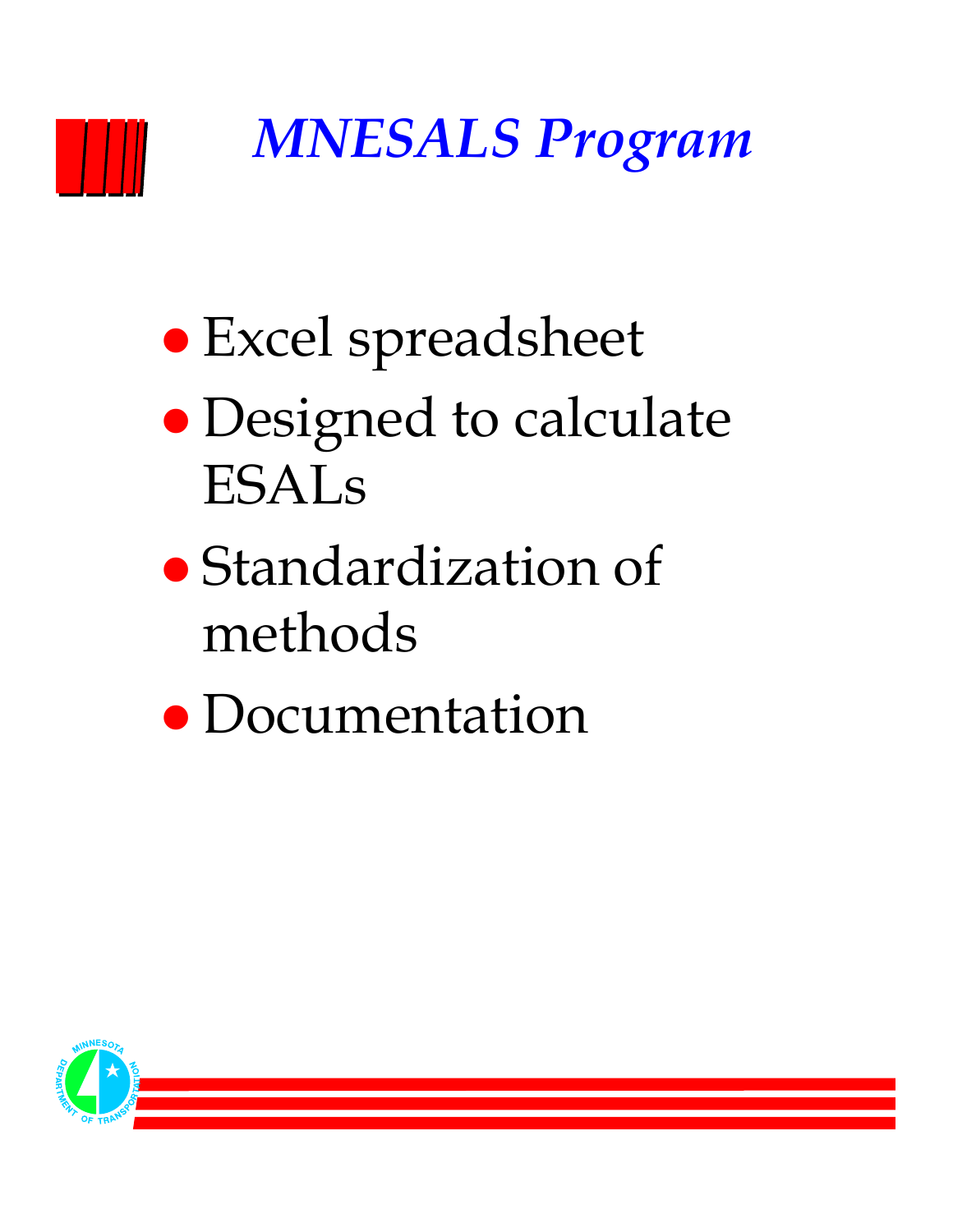# *MNESAL Inputs / Outputs*

### **• Inputs**

- **Historic traffic volumes (20 years)**
- **Historic vehicle classification distributions (20 years)**
- **Axle load equivalency factors**
- **Design lane factor**

## **• Outputs**

- **Projected AADT**
- **Projected HCAADT**
- **20 and 35 year design lane ESALS**
- **Documentation of work performed**

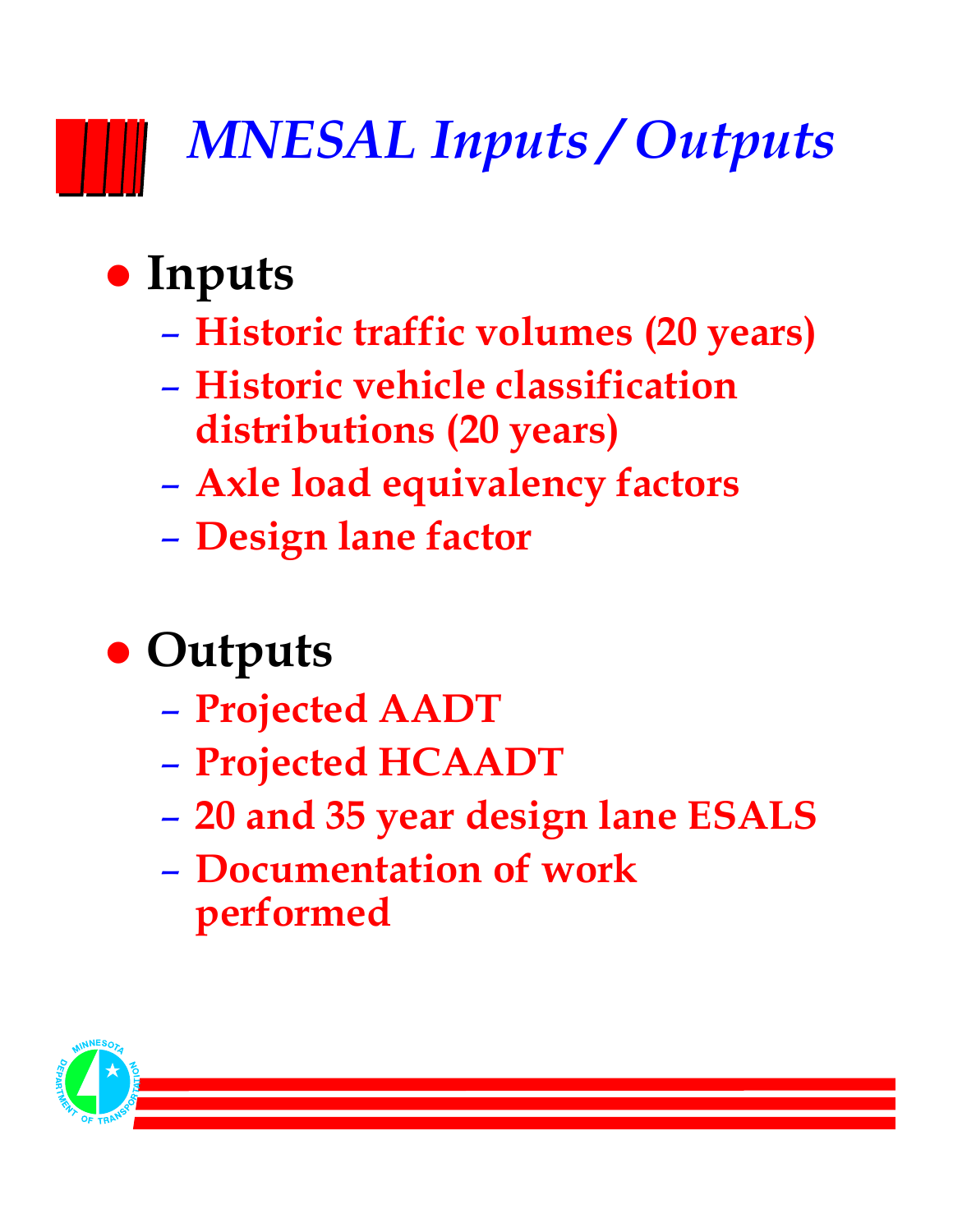## *TH 52 Historic Traffic Volumes*



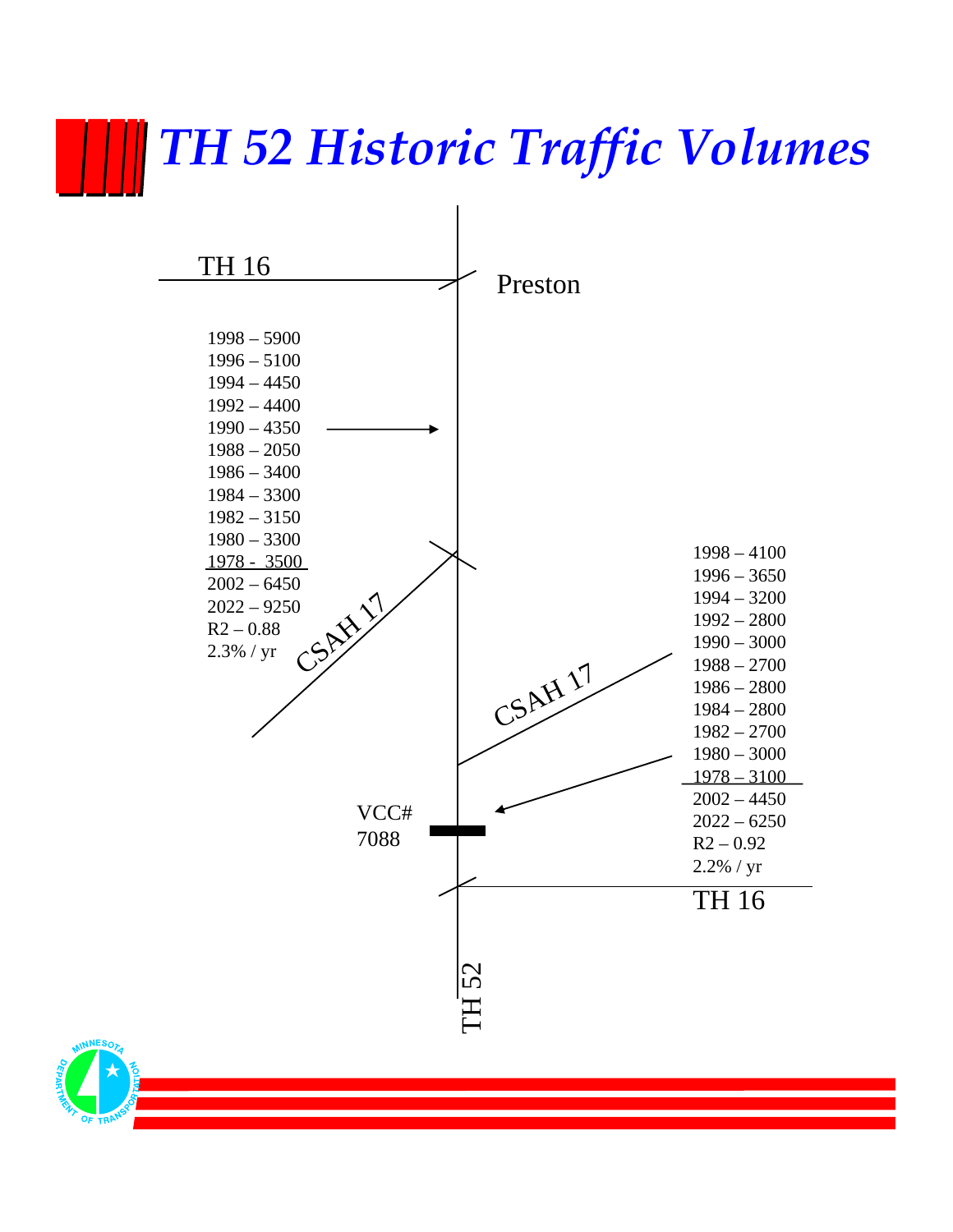## *Hourly Vehicle Class Count*

|      | Site 7088 Route TH 16                           |                |              |                | Description & TH52 W OF E JCT TH52 |            |                 |             |        |                 |                   |              | <b>County FILLMORE</b> |             |                   | DIST <sub>6</sub>    |
|------|-------------------------------------------------|----------------|--------------|----------------|------------------------------------|------------|-----------------|-------------|--------|-----------------|-------------------|--------------|------------------------|-------------|-------------------|----------------------|
|      | DATE                                            |                | TIME M-CYCLE | CAR            | <b>PICKUP</b>                      | <b>BUS</b> |                 | 2AXSU 3AXSU | 4+AXSU | $3 + 4$ SEMI    | 5AXSEMI HTWT      |              | <b>TWINS</b>           |             | TWINS TWINS OTHER |                      |
| East | 9/18/95                                         | 19:00          | 2            | 149            | 30                                 | 3          | 3               | 0           | 0      | 1               | 7                 | 0            | 0                      | 0           | 0                 |                      |
|      | 9/18/95                                         | 20:00          | 0            | 89             | 14                                 | 0          | 2               | 0           | 0      | 1               | 3                 | 0            | 0                      | 0           | 1                 |                      |
|      | 9/18/95<br>9/18/95                              | 21:00<br>22:00 | 0            | 56<br>26       | 13                                 | 0          | 2               | 0           | 0      | 0<br>0          | 3                 | 0            | 0                      | 0<br>0      | 0                 |                      |
|      | 9/18/95                                         | 23:00          | 0<br>0       | 29             | 3<br>8                             | 0<br>0     | 0<br>0          | 0<br>0      | 0<br>0 | 1               | 1<br>0            | 0<br>1       | 0<br>0                 | 0           | 0<br>0            |                      |
|      | 9/19/95                                         | 0:00           | 0            | 18             | 2                                  | 0          | 1               | 0           | 0      | 0               | 5                 | 0            | 0                      | 0           | 0                 |                      |
|      | 9/19/95                                         | 1:00           | 0            | 13             | $\overline{2}$                     | 0          | 0               | 0           | 0      | 0               | 2                 | 0            | 0                      | 0           | 0                 |                      |
|      | 9/19/95                                         | 2:00           | 0            | 10             | 5                                  | 1          | 0               | 0           | 0      | 1               | 2                 | 0            | 0                      | 0           | 0                 |                      |
|      | 9/19/95                                         | 3:00           | 0            | 3              | 2                                  | 0          | 0               | 0           | 0      | 1               | 1                 | 0            | 0                      | 0           | 0                 |                      |
|      | 9/19/95                                         | 4:00           | 0            | $\overline{4}$ | 1                                  | 0          | 0               | 0           | 0      | 0               | 5                 | 0            | 0                      | 0           | 0                 |                      |
|      | 9/19/95                                         | 5:00           | 0            | 1              | 2                                  | 0          | 0               | 0           | 0      | 1               | 3                 | 0            | 0                      | 0           | 0                 |                      |
|      | 9/19/95                                         | 6:00           | 0            | 5              | 8                                  | 1          | 1               | 0           | 0      | 0               | 1                 | 0            | 0                      | 0           | 0                 |                      |
|      | 9/19/95                                         | 7:00           | 0            | 20             | 13                                 | 0          | 2               | 1           | 0      | 0               | 5                 | 2            | 0                      | 0           | 0                 |                      |
|      | 9/19/95                                         | 8:00           | 0            | 70             | 22                                 | 1          | 2               | 1           | 0      | 1               | 6                 | 0            | 0                      | 0           | 0                 |                      |
|      | 9/19/95<br>9/19/95                              | 9:00<br>10:00  | 0            | 68             | 27                                 | 3          | 2               | 4           | 2      | 1               | 8                 | 0            | 0                      | 0           | 0                 |                      |
|      | 9/19/95                                         | 11:00          | 1<br>0       | 60<br>73       | 25<br>38                           | 2<br>0     | 2<br>2          | 2<br>4      | 0<br>0 | 3<br>3          | 3<br>8            | 0<br>0       | 0<br>0                 | 0<br>0      | 0<br>0            |                      |
|      | 9/19/95                                         | 12:00          | 0            | 57             | 37                                 | 0          | 6               | 1           | 0      | 1               | 10                | 0            | 0                      | 0           | 0                 |                      |
|      | 9/19/95                                         | 13:00          | 0            | 60             | 28                                 | 1          | 2               | 2           | 0      | 1               | 5                 | 0            | 0                      | 0           | 0                 |                      |
|      | 9/19/95                                         | 14:00          | 0            | 86             | 28                                 | 0          | 4               | 2           | 0      | 2               | 13                | 1            | 0                      | 0           | 0                 |                      |
|      | 9/19/95                                         | 15:00          | 0            | 116            | 35                                 | 0          | 1               | 2           | 0      | 5               | 7                 | 1            | 0                      | 0           | 0                 |                      |
|      | 9/19/95                                         | 16:00          | 0            | 98             | 39                                 | 1          | 6               | 1           | 0      | 3               | 7                 | 0            | 0                      | 0           | 0                 |                      |
|      | 9/19/95                                         | 17:00          | 0            | 177            | 32                                 | 2          | 3               | 3           | 0      | 3               | 7                 | 0            | 0                      | 0           | 0                 |                      |
|      | 9/19/95                                         | 18:00          | 1            | 140            | 26                                 | 3          | 3               | 0           | 0      | 1               | 6                 | 0            | 0                      | 0           | 0                 |                      |
|      | 9/19/95                                         | 19:00          | 0            | 134            | 16                                 | 0          | 3               | 2           | 0      | 1               | 2                 | 0            | 0                      | 0           | 0                 |                      |
|      | 9/19/95                                         | 20:00          | 0            | 55             | 10                                 | 0          | 0               | 0           | 0      | 2               | 3                 | 0            | 0                      | 0           | 1                 |                      |
|      | 9/19/95<br>9/19/95                              | 21:00<br>22:00 | 0<br>0       | 35<br>28       | 7<br>11                            | 0          | 2<br>0          | 0<br>0      | 0<br>0 | 0<br>1          | 4<br>2            | 0<br>0       | 0                      | 0<br>0      | 0<br>0            |                      |
|      | 9/19/95                                         | 23:00          | 0            | 46             | 10                                 | 0<br>0     | 1               | 0           | 0      | 2               | 1                 | 0            | 0<br>0                 | 0           | 0                 |                      |
|      | 9/20/95                                         | 0:00           | 0            | 18             | 2                                  | 0          | 1               | 0           | 0      | 0               | 5                 | 0            | 0                      | 0           | 0                 |                      |
|      | 9/20/95                                         | 1:00           | 0            | 12             | 0                                  | 1          | 0               | 0           | 0      | 0               | 1                 | 0            | 0                      | 0           | 0                 |                      |
|      | 9/20/95                                         | 2:00           | 0            | 5              | 1                                  | 0          | 0               | 0           | 0      | 0               | 3                 | 0            | 0                      | 0           | 0                 |                      |
|      | 9/20/95                                         | 3:00           | 0            | 4              | 1                                  | 0          | 0               | 0           | 0      | 0               | 3                 | 0            | 0                      | 0           | 0                 |                      |
|      | 9/20/95                                         | 4:00           | 0            | 1              | 1                                  | 0          | 0               | 0           | 0      | 0               | 1                 | 0            | 0                      | 0           | 0                 |                      |
|      | 9/20/95                                         | 5:00           | 0            | 1              | 3                                  | 1          | 0               | 0           | 0      | 0               | 0                 | 0            | 0                      | 0           | 0                 |                      |
|      | 9/20/95                                         | 6:00           | 0            | 6              | 8                                  | 0          | 1               | 0           | 0      | 0               | 2                 | 0            | 0                      | 0           | 0                 |                      |
|      | 9/20/95                                         | 7:00           | 0            | 21             | 14                                 | 1          | 3               | 2           | 0      | 0               | 4                 | 2            | 0                      | 0           | 0                 |                      |
|      | 9/20/95<br>9/20/95                              | 8:00<br>9:00   | 0            | 78<br>54       | 21                                 | 1          | 3               | 5           | 0      | 0               | 3                 | 0            | 0                      | 0           | 0                 |                      |
|      | 9/20/95                                         | 10:00          | 0<br>0       | 58             | 26<br>22                           | 1<br>1     | 6<br>3          | 4<br>3      | 0<br>1 | 1<br>4          | 6<br>7            | 0<br>0       | 0<br>0                 | 0<br>0      | 0<br>0            |                      |
|      | 9/20/95                                         | 11:00          | 0            | 62             | 25                                 | 0          | 3               | 2           | 0      | 4               | 4                 | 1            | 0                      | 0           | 0                 |                      |
|      | 9/20/95                                         | 12:00          | 0            | 91             | 34                                 | 0          | 4               | 0           | 0      | 3               | 6                 | 0            | 0                      | $\Omega$    | 0                 |                      |
|      | 9/20/95                                         | 13:00          | 0            | 83             | 23                                 | 1          | 4               | 1           | 0      | 4               | 6                 | 0            | 0                      | 0           | 0                 |                      |
|      | 9/20/95                                         | 14:00          | 0            | 88             | 29                                 | 1          | 6               | 2           | 1      | 1               | 9                 | 1            | 0                      | 0           | 0                 |                      |
|      | 9/20/95                                         | 15:00          | 1            | 100            | 32                                 | 0          | 4               | 1           | 1      | 1               | 9                 | 0            | 0                      | 0           | 0                 |                      |
|      | 9/20/95 16:00                                   |                | 0            | 122            | 28                                 | 1          | 6               | 1           | 0      | 3               | 9                 | <sup>0</sup> | 0                      | $\Omega$    | <sup>0</sup>      |                      |
|      | 9/20/95 17:00                                   |                | 0            | 118            | 31                                 | 1          | 1               | 1           | 0      | 1               | 2                 | 0            | 0                      | 0           | 0                 |                      |
|      | 9/20/95 18:00                                   |                | 1            | 105            | 26                                 | 1          | 4               | 1           | 0      | 1               | 9                 | 0            | 0                      | 0           | 0                 |                      |
|      | <b>DIRECTION TOTALS</b>                         |                | 6            | 2753           | 821                                | 29         | 99              | 48          | 5      | 59              | 219               | 9            | 0                      | $\mathbf 0$ | $\overline{2}$    |                      |
|      |                                                 | SITE TOTALS    | 11           | 5491           | 1642                               | 53         | 194             | 99          | 10     | 107             | 403               | 33           | $\mathbf{1}$           | 0           | 4                 |                      |
|      | Vehicle Type Breakdown<br>for ESAL Calculations |                | PASS VEH     | 3,559          | 2 AX SU<br>97                      |            | $3+AX$ SU<br>55 | 3 AX SEMI   | 19     | 4 AX SEMI<br>35 | 5+ AX SEMI<br>210 |              | TRKTRLR/BUS            | 30          | <b>TWINS</b><br>3 | <b>TOTAL</b><br>4008 |

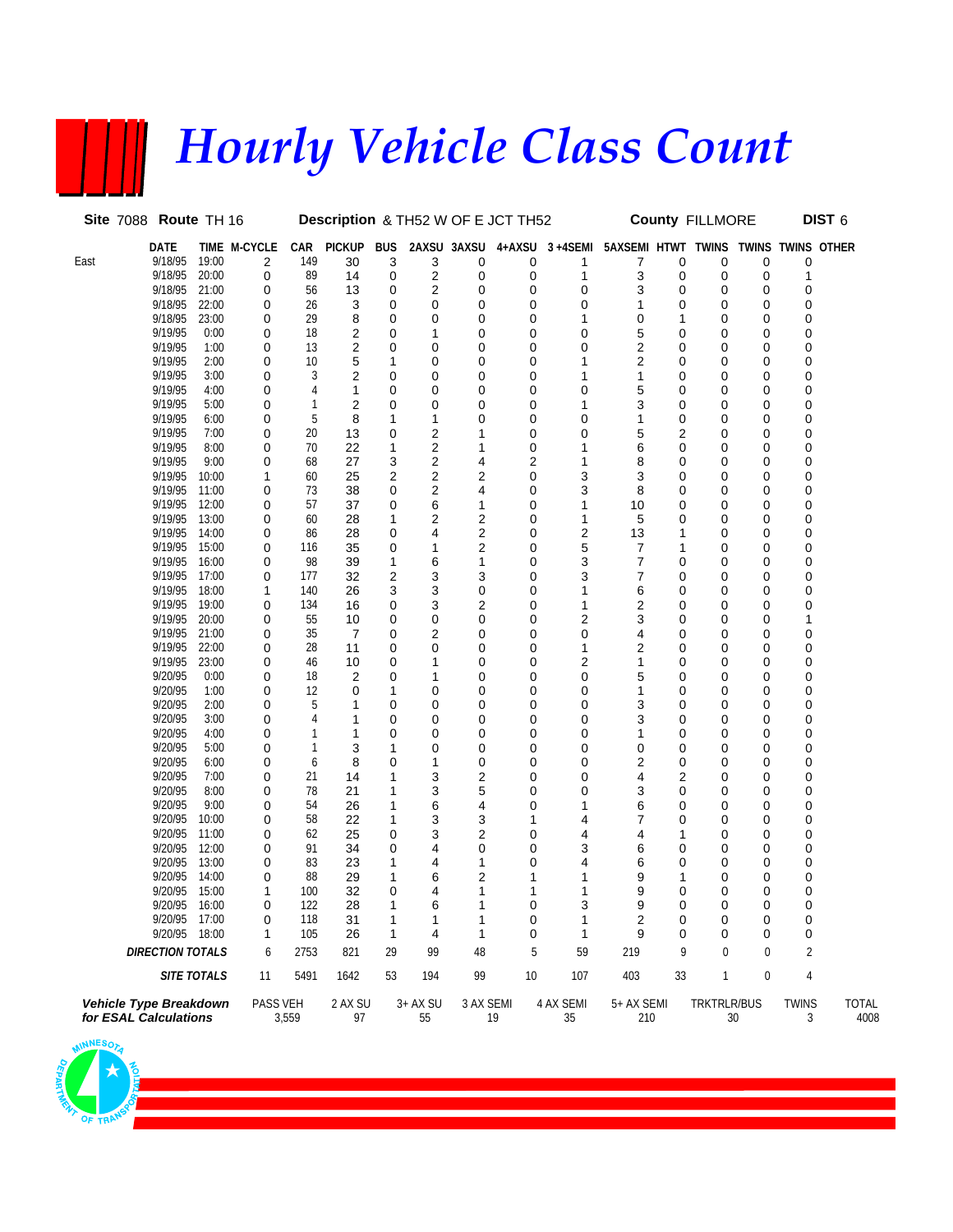

## *Vehicle Class Count Averages Worksheet*

#### Vehicle Class Count Averages Worksheet

| VCC Site Num. 7088 |                                   |
|--------------------|-----------------------------------|
| TH                 | TH 52                             |
| Description        | W of E Jct of TH 16 (at VCC 7088) |

|                  |                       | 16-24 Vehicle C.C.1 |            | 16-24 Vehicle C.C.2 |          | 16-24 Vehicle C.C.3 |     | 16-24 Vehicle C.C.4 |     |                        |                |
|------------------|-----------------------|---------------------|------------|---------------------|----------|---------------------|-----|---------------------|-----|------------------------|----------------|
|                  | <b>Type</b>           | Year                | <b>Pct</b> | Year                | Pct      | Year                | Pct | Year                | Pct | <b>Avg</b>             | <b>Avg</b>     |
|                  |                       | 1995                |            | 1990                |          |                     |     |                     |     | <b>Truck</b>           | <b>Vehicle</b> |
|                  | <b>Man/Tube</b> tube  |                     |            | Manual              |          |                     |     |                     |     | <b>Volumes Pctages</b> |                |
|                  | 1 Cars                | 3118                | 91.04%     | 2728                | 90.93%   |                     |     |                     |     |                        | 90.98%         |
|                  | $2$  2 ASU            | 63                  | 1.84%      | 85                  | 2.83%    |                     |     |                     |     | 74                     | 2.34%          |
|                  | $3$ <sub>3</sub> +ASU | 34                  | 0.99%      | 19                  | 0.63%    |                     |     |                     |     | 27                     | 0.81%          |
|                  | 43ASemi               | 14                  | 0.41%      | 41                  | 0.13%    |                     |     |                     |     | 9                      | 0.27%          |
|                  | 54ASemi               | 27                  | 0.79%      | 41                  | 0.13%    |                     |     |                     |     | 16                     | 0.46%          |
|                  | 65+ASemi              | 147                 | 4.29%      | 143                 | 4.77%    |                     |     |                     |     | 145                    | 4.53%          |
|                  | 7TT/BUS               | <b>20</b>           | 0.58%      | 17 <sup>1</sup>     | 0.57%    |                     |     |                     |     | 19                     | 0.58%          |
|                  | 8 <sup>Twins</sup>    | 2                   | 0.06%      | 01                  | $0.00\%$ |                     |     |                     |     |                        | 0.03%          |
| Total            |                       | 3425                | 8.96%      | 3000                | 9.07%    |                     |     |                     |     |                        | 9.02%          |
| Total Heavy Comm |                       | 307                 |            | 272                 |          |                     |     |                     |     | 290                    | 100.00%        |
| Heavy 5 Ax Semi* |                       |                     |            |                     | 27.1     |                     |     |                     |     |                        | 27.10%         |
| Axle Corr Factor |                       |                     | 0.92       |                     | 0.92     |                     |     |                     |     |                        | 0.92           |

Heavy 5 Ax Semi = Tank, Dump, Grain (and Stake if on Timber route-Dist 1,2, or 3) Heavy 5 Ax Semi Split When the Tank, Dumps, & Grains and sometimes stakes are 30% or more of the *1.23%* 5 axle semis, then split into max and other categories (AUTOMATICALLY DONE) -----------> *3.30%*

*DON'T SPLIT* Max **Others** 

Check out tube counts prior to 1996 carefully, body types are N/A prior to 1982, don't use tube collected previous to 1990.

NOTE: IF LESS THAN 4 ENTRIES, BE SURE TO DELETE YEAR AND PCT COLUMN DO NOT USE 0, LEAVE BLANK. USER MUST THEN COPY THE FORMULA IN THE PCT COLUMNS BACK TO THE APPROPRIATE COLUMN FOR HELP CALL MARK LEVENSON - 651 -296-8535 OR TOM NELSON - 651-297-1197.

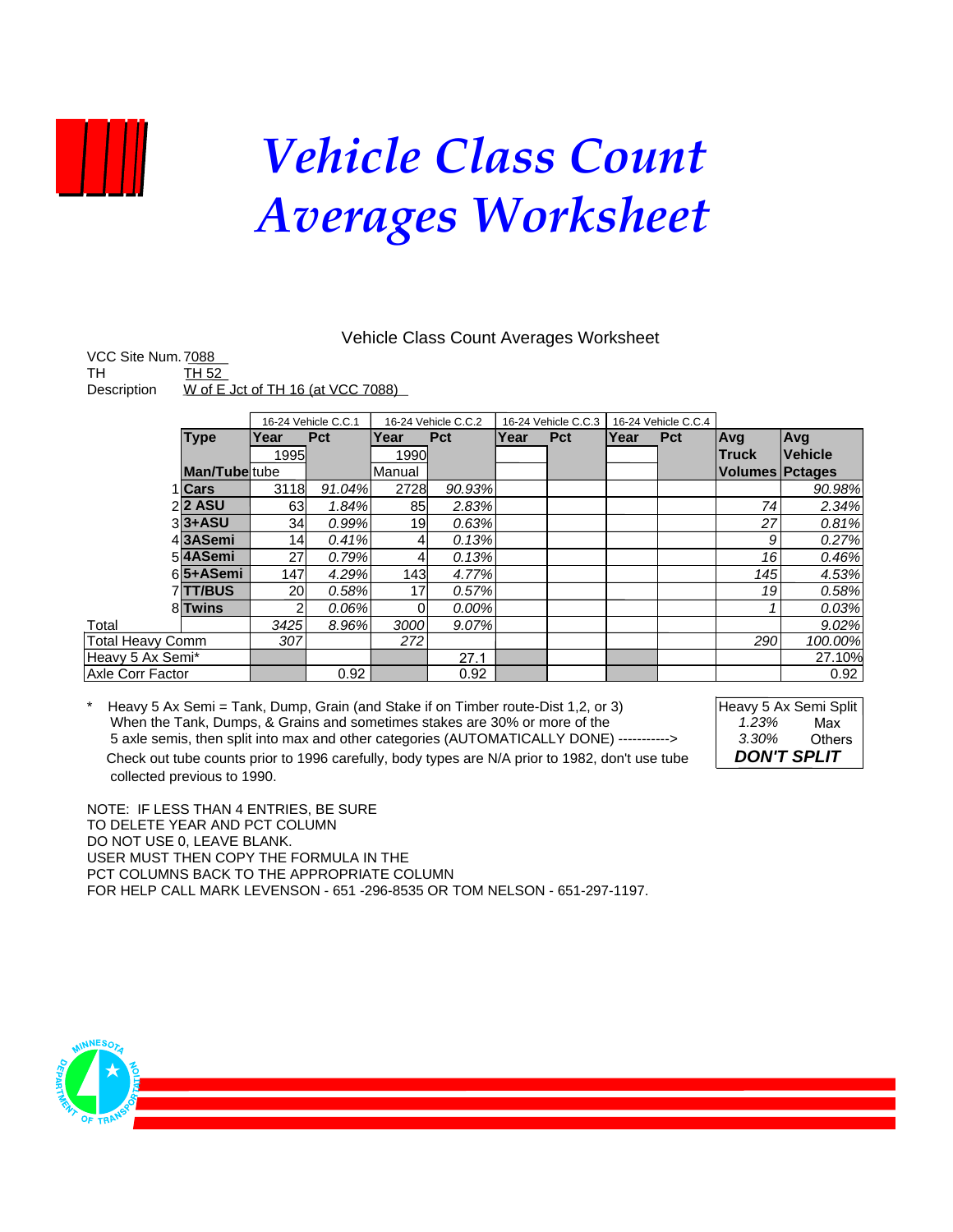### *Least Squares Worksheet*

**LEAST SQUARES WORKSHEET**

| ROUTE: TH 52                                      |                                                  |                             | SP#: 2310-22                  |              | DATE 02/19/02                      |                                                                                 |                  |                  |  |  |
|---------------------------------------------------|--------------------------------------------------|-----------------------------|-------------------------------|--------------|------------------------------------|---------------------------------------------------------------------------------|------------------|------------------|--|--|
| LOCATION: From N Jct. of CSAH17 to S. Jct of TH16 |                                                  |                             |                               |              |                                    |                                                                                 |                  |                  |  |  |
| <b>BASE YEAR: 2002</b>                            |                                                  |                             | FORECAST YEAR: 2022           |              |                                    |                                                                                 |                  |                  |  |  |
| <b>YEAR</b>                                       | <b>FLOW MAP</b><br><b>AADT (SEG</b><br>A)        | <b>SEGA</b><br><b>HCADT</b> | <b>SEGA</b><br><b>5AX TST</b> | B)           | FLOW MAP SEG A AXLE<br><b>USED</b> | AADT (SEG COOR. FACT. SEG B AXLE COOR. CORRECTED CORRECTED<br><b>FACT. USED</b> | AADT-A           | AADT-A           |  |  |
| 1978                                              |                                                  |                             |                               |              | 1.00                               | 1                                                                               | $\mathbf 0$      | 0                |  |  |
| 1980                                              |                                                  |                             |                               |              | 1.00                               | 1                                                                               | $\Omega$         | 0                |  |  |
| 1982                                              | 2700                                             |                             |                               |              | 1.00                               |                                                                                 | 2700             | 0                |  |  |
| 1984<br>1986                                      | 2800<br>2800                                     |                             |                               |              | 1.00<br>0.92                       | 1                                                                               | 2800<br>3042     | 0                |  |  |
| 1988                                              |                                                  |                             |                               |              | 0.92                               | 1                                                                               | 0                | 0<br>0           |  |  |
| 1990                                              | 3000                                             |                             |                               |              | 0.92                               | 1                                                                               | 3259             | 0                |  |  |
| 1992                                              |                                                  |                             |                               |              | 0.92                               | 1                                                                               | 0                | 0                |  |  |
| 1994                                              | 3200                                             |                             |                               |              | 0.92                               | 1                                                                               | 3477             | 0                |  |  |
| 1996                                              | 3650                                             |                             |                               |              | 0.92                               | 1                                                                               | 3966             | 0                |  |  |
| 1998                                              | 4100                                             |                             |                               |              | 0.92                               | 1                                                                               | 4455             | 0                |  |  |
|                                                   |                                                  |                             |                               |              |                                    |                                                                                 | $\pmb{0}$        | 0                |  |  |
|                                                   |                                                  |                             |                               |              |                                    |                                                                                 | 0                | 0                |  |  |
|                                                   |                                                  |                             |                               |              |                                    |                                                                                 | 0<br>$\mathbf 0$ | $\mathbf 0$<br>0 |  |  |
|                                                   |                                                  |                             |                               |              |                                    |                                                                                 | 0                | 0                |  |  |
| <b>LEAST SQUARES BASED FORECASTS:</b>             |                                                  |                             |                               |              | <b>PROJECTED</b>                   |                                                                                 |                  |                  |  |  |
|                                                   | <b>AADT</b>                                      |                             |                               | <b>AADT</b>  | <b>Axle Corr.</b>                  | <b>Axle Corr.</b>                                                               |                  |                  |  |  |
| Year                                              | (Seg. A)                                         | <b>HCADT</b>                | <b>5AX TXT</b>                | (Seg. B)     | Factors - A                        | Factors - B                                                                     | Calc             | <b>ADT Calc</b>  |  |  |
| 1998                                              | 3840                                             | #N/A                        | #N/A                          | #DIV/0!      | 0.92041135                         | 1                                                                               | 260              | 4100             |  |  |
| 2002                                              | 4200                                             | #N/A                        | #N/A                          |              | 0 0.92041135                       | 1                                                                               |                  | 4460             |  |  |
| 2022                                              | 6010                                             | #N/A                        | #N/A                          |              | 0 0.92041135                       | 1                                                                               |                  | 6270             |  |  |
|                                                   | <b>AADT</b>                                      |                             |                               | <b>AADT</b>  |                                    |                                                                                 |                  |                  |  |  |
| <b>Statistics</b>                                 | (Seg. A)                                         | <b>HCADT</b>                | <b>5AX TST</b>                | (Seg. B)     |                                    | <b>USE THIS</b>                                                                 |                  |                  |  |  |
| <b>R2</b>                                         | 0.92                                             | #N/A                        | #N/A                          | #DIV/0!      |                                    | <b>YEAR</b>                                                                     | <b>AADT</b>      |                  |  |  |
| <b>SLOPE</b>                                      | 90.36                                            | #N/A                        | #N/A                          | #DIV/0!      |                                    | 1998                                                                            | 4100             |                  |  |  |
| <b>INTERCEPT</b><br>N                             | $-176698$<br>7                                   | #N/A<br>0                   | #N/A<br>$\mathbf 0$           | #DIV/0!<br>0 |                                    | 2002<br>2022                                                                    | 4450<br>6250     |                  |  |  |
|                                                   | (AADT'S AND STATISTICS INCLUDE AXLE-CORRECTION.) |                             |                               |              |                                    |                                                                                 |                  |                  |  |  |
|                                                   | PER YEAR GROWTH RATE OVER BASE YR - 2002         |                             |                               |              |                                    |                                                                                 |                  |                  |  |  |
|                                                   | 2.2%                                             | #N/A                        | #N/A                          | #DIV/0!      |                                    |                                                                                 |                  |                  |  |  |
|                                                   |                                                  |                             |                               |              |                                    |                                                                                 |                  |                  |  |  |

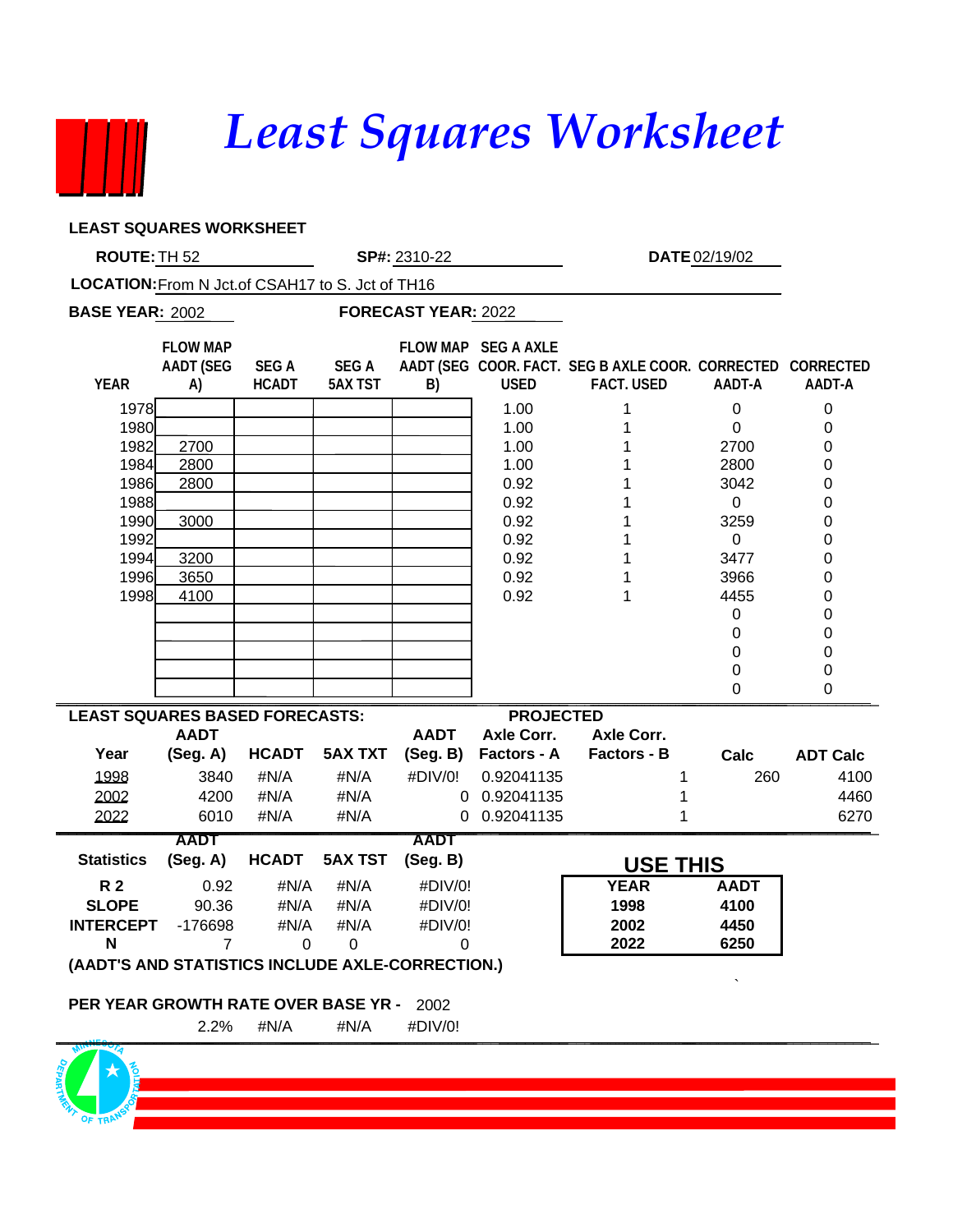# *Cumulative ESALS Worksheet A*

| <b>CUMULATIVE ESALS WORKSHEET</b> |                |                                           | <b>SEGMENT A</b> |                 |                     |                             |
|-----------------------------------|----------------|-------------------------------------------|------------------|-----------------|---------------------|-----------------------------|
| <b>SP#:</b>                       | 2310-22        |                                           |                  |                 |                     |                             |
| <b>ROUTE:</b>                     | <b>TH 52</b>   | # LANES:                                  | $\overline{2}$   | DATE:           | 02/19/02            |                             |
| <b>LOCATION:</b>                  |                | From N. Jct. of CSAH17 to S. Jct. of TH16 |                  |                 |                     |                             |
| <b>VCL SITE #:</b>                | 7088           |                                           |                  |                 |                     |                             |
|                                   |                |                                           | <b>INIT CALC</b> | <b>CONSTRN</b>  | <b>INIT CALC</b>    | <b>CONSTRAIN 5AX</b>        |
|                                   | <b>YEAR</b>    | <b>AADT</b>                               | <b>HCADT</b>     | <b>HCADT</b>    | <b>5AX TST</b>      | <b>TST</b>                  |
| <b>VEH.CLASS YR.:</b>             | 1995           | 3425                                      | 310              | 0.0%            | $\overline{a}$      | ---                         |
| <b>BASE YEAR:</b>                 | 2002           | 4450                                      | 400              |                 | 200                 |                             |
| <b>FORECAST YEAR:</b>             | 2022           | 6250                                      | 560              |                 | 282                 |                             |
|                                   |                |                                           | <b>BASE YR.</b>  |                 |                     |                             |
| <b>BASE YEAR PROPORTIONS</b>      |                |                                           | <b>VOLUME</b>    |                 | % TREND FUTURE %    | <b>FUTURE VOL.</b>          |
| <b>2AX-6TIRE SU</b>               | 2.3%           |                                           | 104              | 1               | 2.3%                | 146                         |
| <b>3AX+ SU</b>                    | 0.8%           |                                           | 36               | 1               | 0.8%                | 51                          |
| <b>3AX TST</b>                    | 0.3%           |                                           | 12               | 1               | 0.3%                | 17                          |
| <b>4AX TST</b>                    | 0.5%           |                                           | 21               | 1               | 0.5%                | 29                          |
| 5AX+TST                           | 4.5%           |                                           | 200              | 1               | 4.5%                | 281                         |
| (5AX+ TST MAX)                    | 0              |                                           | $\mathbf 0$      | 1               | 0.0%                | 0                           |
| (5AX+ TST OTH)                    | $\pmb{0}$      |                                           | 0                | 1               | 0.0%                | 0                           |
| TR TR, BUSES                      | 0.6%           |                                           | 26               | 1               | 0.6%                | 36                          |
| <b>TWIN TRAILERS</b>              | 0.0%           |                                           | 1                | 1               | 0.0%                | $\overline{2}$              |
| <b>SUMMARIES:</b>                 |                | <b>AADT</b>                               | <b>HCADT</b>     | <b>HCADT%</b>   | 20                  | <b>YR DESIGN</b>            |
| 1995                              | <b>COUNT:</b>  | 3425                                      | 310              | 9.1%            |                     | <b>LANE CUMULATIVE ESAL</b> |
|                                   | 2002 FORECAST: | 4450                                      | 400              | 9.0%            |                     |                             |
|                                   | 2022 FORECAST: | 6250                                      | 560              | 9.0%            | ****************    | *****************           |
|                                   |                |                                           |                  |                 | <b>FLEXIBLE</b>     | <b>RIGID</b>                |
| <b>DESIGN LANE FACTOR:</b>        |                | 0.5                                       |                  |                 | 1,595,000           | 2,449,000                   |
| <b>ADDITIONAL OUTPUTS:</b>        |                |                                           |                  |                 | <b>ESAL FACTORS</b> |                             |
|                                   | <b>BASE %</b>  | <b>FORECAST %</b>                         |                  | <b>FLEXIBLE</b> | <b>RIGID</b>        |                             |
| 2AX-6TIRE SU                      | 2.3%           | 2.3%                                      |                  | 0.25            | 0.24                |                             |
| <b>3AX+ SU</b>                    | 0.8%           | 0.8%                                      |                  | 0.58            | 0.85                |                             |
| <b>3AX TST</b>                    | 0.3%           | 0.3%                                      |                  | 0.39            | 0.37                |                             |
| <b>4AX TST</b>                    | 0.5%           | 0.5%                                      |                  | 0.51            | 0.53                |                             |
| 5AX+ TST                          | 4.5%           | 4.5%                                      |                  | 1.13            | 1.89                |                             |
| (5AX+ TST MAX)                    | 0.0%           | 0.0%                                      |                  | 2.40            | 4.07                |                             |
| (5AX+ TST OTH)                    | 0.0%           | 0.0%                                      |                  | 0.87            | 1.44                |                             |
| TR TR, BUSES                      | 0.6%           | 0.6%                                      |                  | 0.57            | 0.74                |                             |
| <b>TWIN TRAILERS</b>              | 0.0%           | 0.0%                                      |                  | 2.40            | 2.33                |                             |
| Notes:                            |                |                                           |                  |                 |                     |                             |